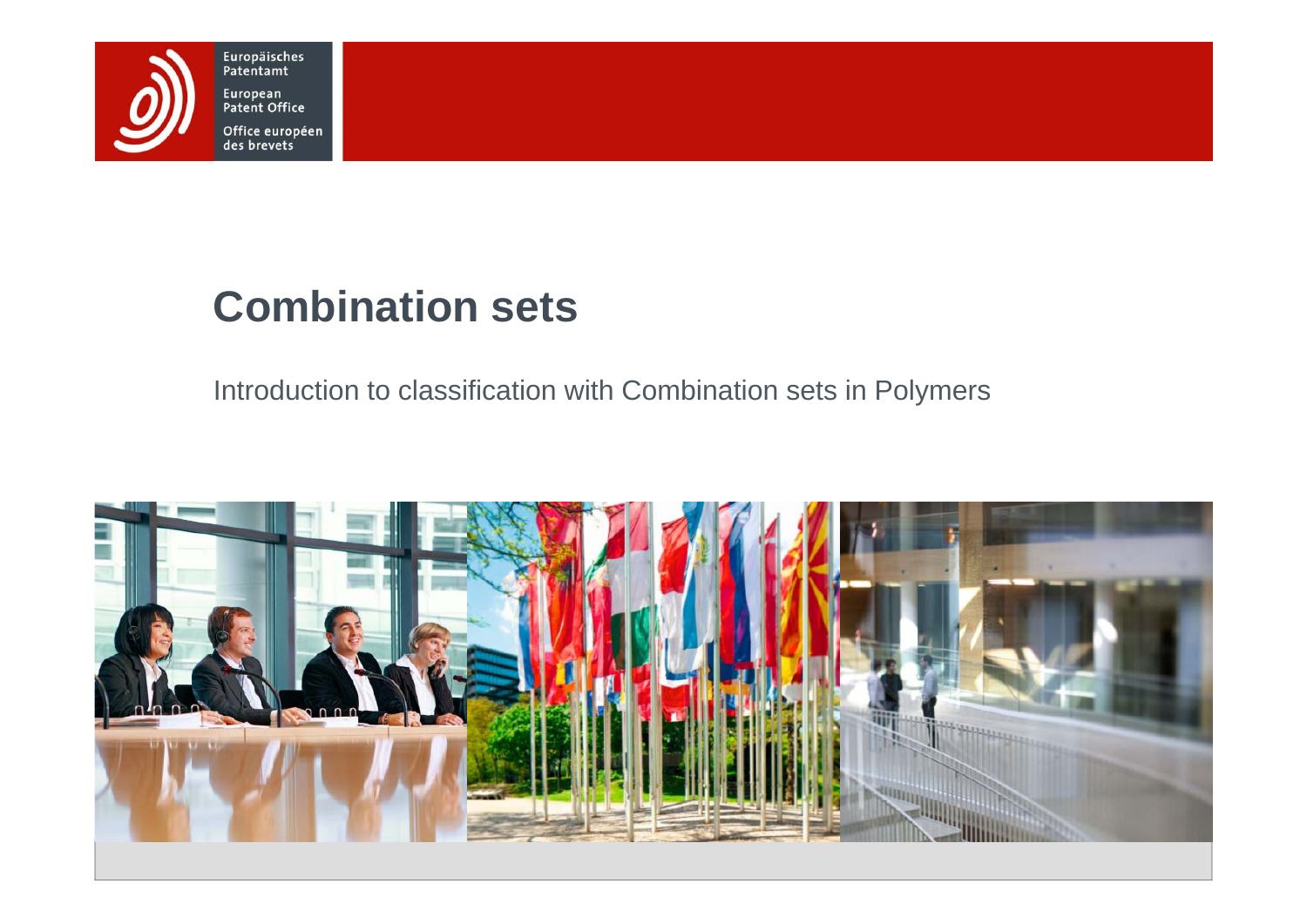

## **Classification in Polymers**

- $\bullet$ Classification in polymers can cover various aspects:
- oPolymer structure
- $\Omega$ Polymer synthesis and processes
- oComposition of polymer mixtures
- oProperties of polymers and polymer compositions
- oUses of polymer compositions

•Classification by one or several **Main-Groups** or **Sub-Groups** in **CPC**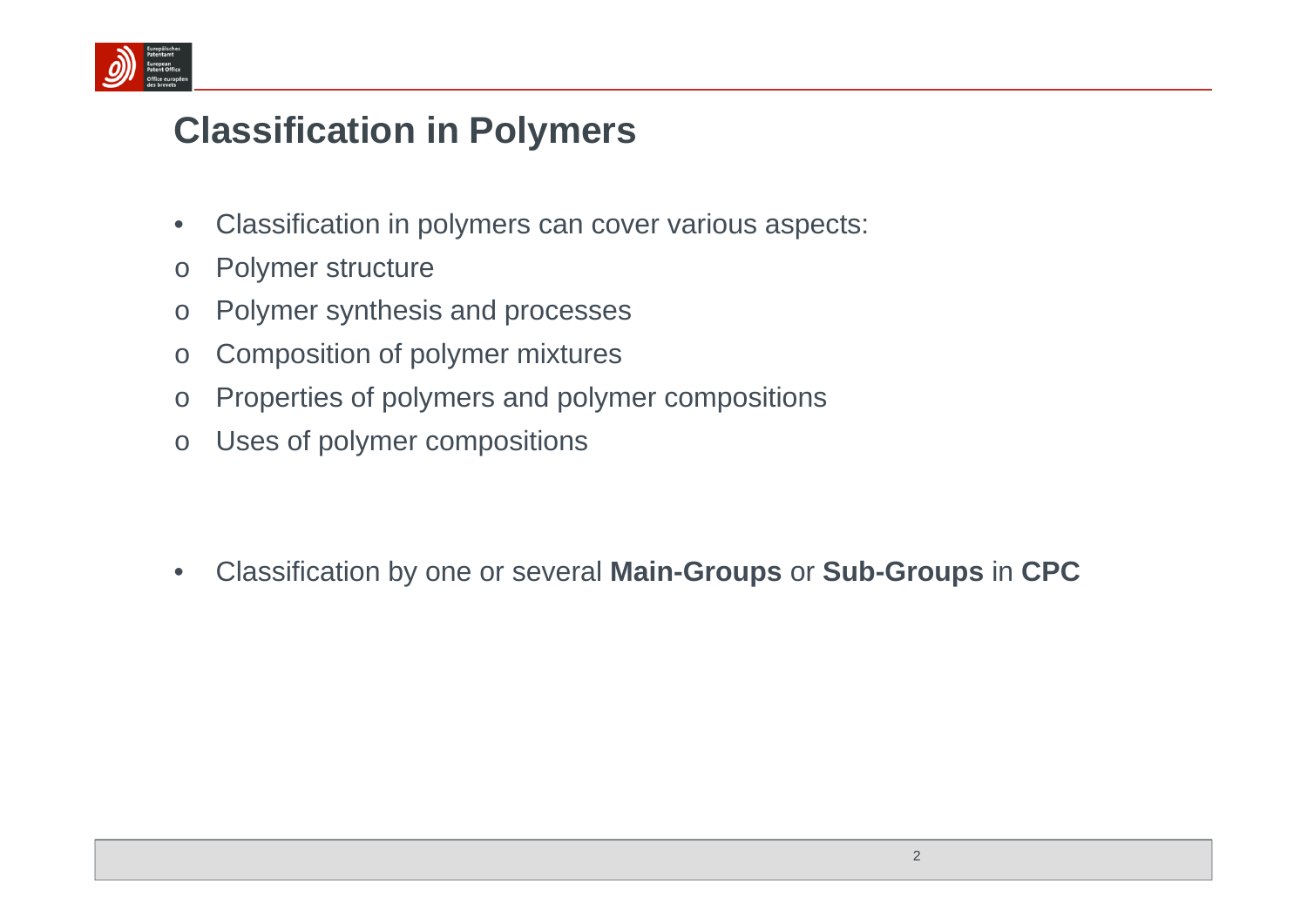

## **Aspects of Polymer classification**

|                   | <b>Chemistry</b>                  |                     |                   | <b>Applications</b>         |
|-------------------|-----------------------------------|---------------------|-------------------|-----------------------------|
| <b>Structure</b>  | Synthesis and<br><b>Processes</b> | <b>Compositions</b> | <b>Properties</b> | <b>Uses</b>                 |
| C <sub>0</sub> 8F | C <sub>08</sub> F                 | C08L                | C <sub>09</sub> D | C08J,<br>C <sub>08</sub> L  |
| <b>C08G</b>       | <b>C08G</b>                       | C08K                | C <sub>09</sub> J | C09D,<br>C <sub>09</sub> J  |
|                   | C <sub>08</sub> J                 |                     | C <sub>08</sub> L | <b>C09K,</b><br><b>C11D</b> |
|                   | C08L                              |                     |                   | A61                         |
|                   |                                   |                     |                   | D04, D06                    |
|                   |                                   |                     |                   | G02                         |
|                   |                                   |                     |                   | <b>H01M</b>                 |

Documents are classified within several Groups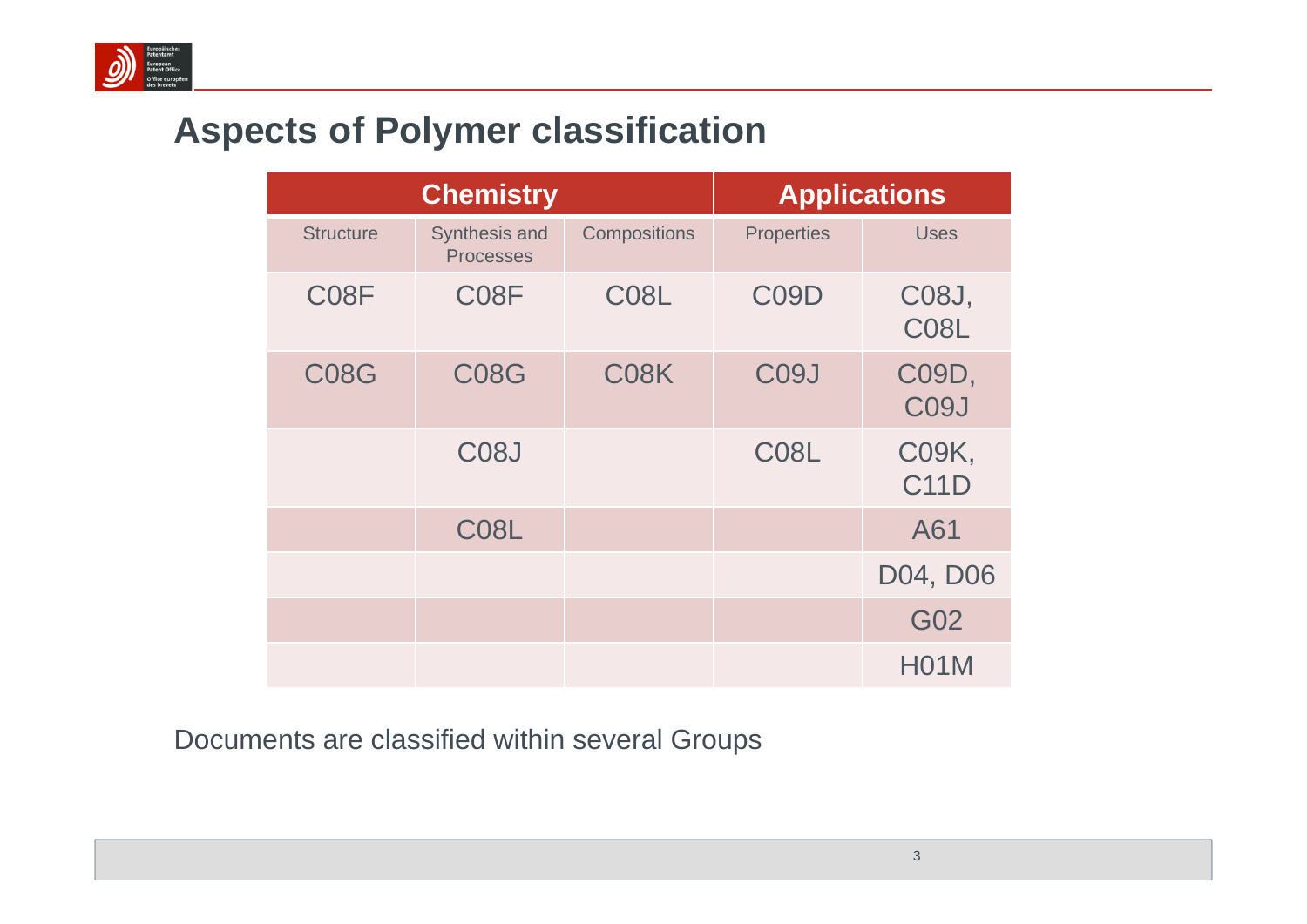

# **Linked Symbols: Combination sets**

- •**Combination sets:**
- • **Groups of "Linked symbols":** 
	- Combination set identifies the **presence of technical features taken "in combination"** or **"together" in an embodiment**
- • Bringing together symbols from different sub-groups indicates a **technical relationship** between said features
- •Allows to classify linked features for which no single sub-group exists
- $\bullet$  Retaining the **link** between features allows:
	- **increased precision of search** when a document contains combined information about e.g. product-process, products compositions, products-uses
	- Find features that are **otherwise not easy to find**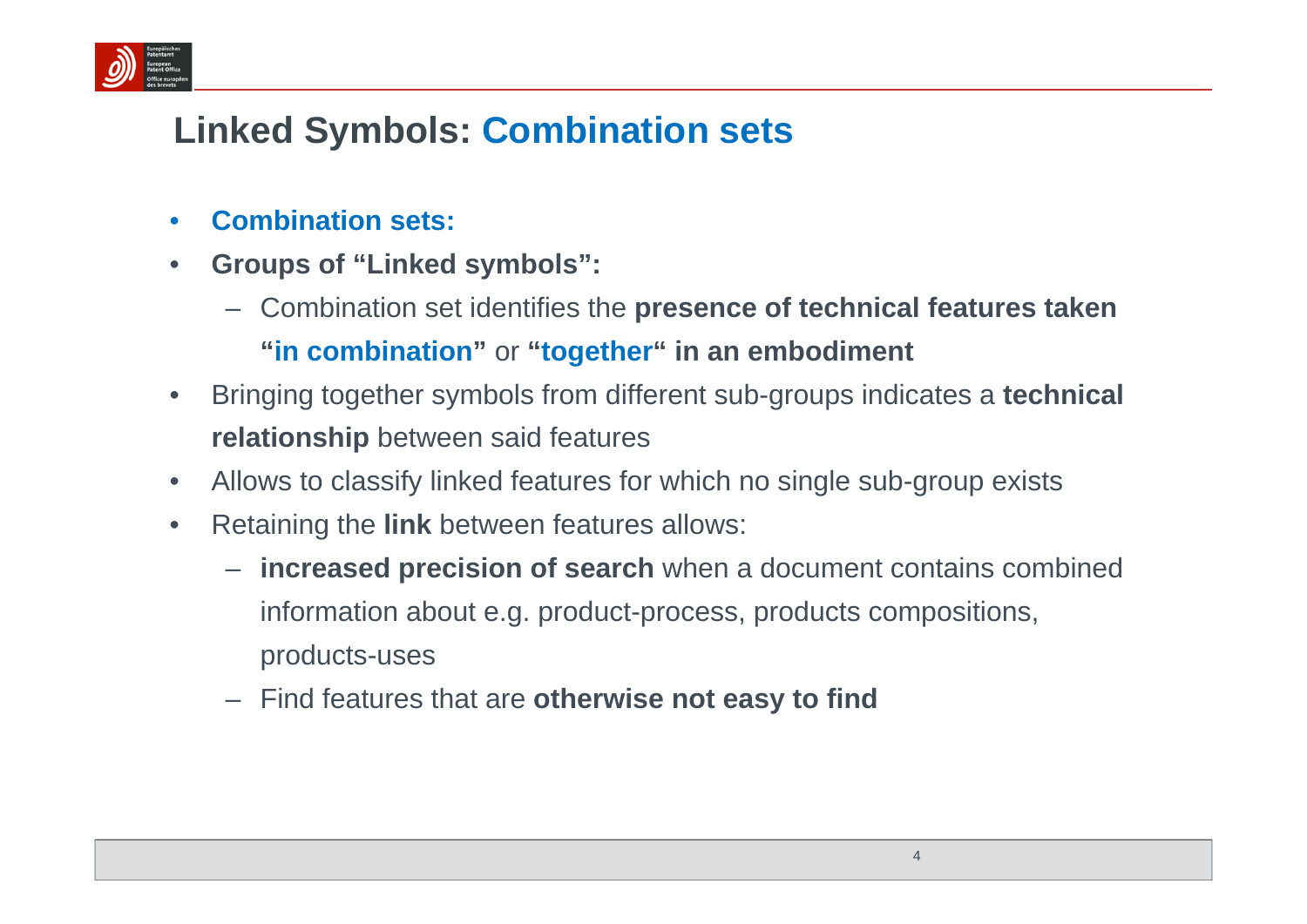

### **Linked Symbols: Combination sets, linking Sub-groups together**

|                              | <b>CPC</b> scheme and CPC definitions       |                                                                                                     |                                     |                                    |                                    |                       |                                    |               |
|------------------------------|---------------------------------------------|-----------------------------------------------------------------------------------------------------|-------------------------------------|------------------------------------|------------------------------------|-----------------------|------------------------------------|---------------|
|                              |                                             | E port to the scheme gives access to the corresponding interleaved version (more information here). |                                     |                                    |                                    |                       |                                    |               |
| A                            | в                                           | c                                                                                                   | D                                   | E                                  | F                                  | G                     | н                                  | Y             |
| Scheme<br>bef.               | S heme<br>D                                 | Def.<br>Scheme                                                                                      | 'Sch<br>me                          | Scheme<br>Def.                     | Scheme<br>Def.                     | heme                  | Scheme<br>Def.                     | Scheme        |
| Ά<br>Α                       | в<br>в                                      | Ξ.<br>C                                                                                             | Ξ<br>D<br>D                         | E<br>Е<br>Ξ                        | Ξ<br>F<br>F                        | G<br>G                | ≡⊟H<br>н                           | Y<br>Ξ        |
| $AO1B \equiv$<br>A01B        | $B01B \equiv$<br><b>B01B</b>                | $CO1B = CO1B$                                                                                       | $DO1B \equiv$<br>D <sub>0</sub> 1B  | $EO1B \equiv$<br>E01B              | $FO1B \equiv$<br>F01B              | $GO1B \equiv GO1B$    | $H01B \equiv$<br>H <sub>0</sub> 1B | $Y02B \equiv$ |
| $A01C \equiv$<br>A01C        | $B01D \equiv$<br><b>B01D</b>                | $CO1C \equiv CO1C$                                                                                  | D01C $\equiv$<br>D01C               | $EO1C \equiv$<br>E01C              | $FO1C \equiv$<br>F01C              | G01C $\equiv$ G01C    | $H01C \equiv$<br>H <sub>0</sub> 1C | Y02C $\equiv$ |
| $A01D \equiv$<br><b>A01D</b> | $B01F \equiv$<br><b>B01F</b>                | $CO1D \equiv$<br>C <sub>0</sub> 1D                                                                  | $DO1D \equiv$<br><b>D01D</b>        | $E01D \equiv$<br>E01D              | $FO1D \equiv$<br><b>F01D</b>       | $GO1D \equiv GO1D$    | $H01F \equiv$<br>H <sub>01</sub> F | Y02E $\equiv$ |
| $AO1F \equiv$<br>A01F        | $B01J \equiv$<br><b>B01J</b>                | $CO1F \equiv$<br>C01F                                                                               | $DO1F \equiv$<br>D <sub>01</sub> F  | $E01F \equiv$<br>E01F              | $FO1K \equiv$<br>F01K              | G01F $\equiv$ G01F    | $H01G \equiv$<br>H <sub>0</sub> 1G | $Y02T \equiv$ |
| $AO1G \equiv$<br>A01G        | $B01L \equiv$<br><b>B01L</b>                | $CO1G \equiv CO1G$                                                                                  | D01G $\equiv$<br><b>D01G</b>        | $E01H \equiv$<br>E01H              | $FO1L \equiv$<br>F01L              | G01G $\equiv$ G01G    | $H01H \equiv$<br>H <sub>01</sub> H | $Y04S \equiv$ |
| A01H ≡<br>A01H               | $BO2B \equiv$<br><b>B02B</b>                | $CO1P \equiv CO1P$                                                                                  | $DO1H \equiv$<br>D <sub>01</sub> H  | $EO2B \equiv$<br>E02B              | $F01M \equiv$<br>F01M              | $GO1H \equiv GO1H$    | $H01J \equiv$<br>H <sub>0</sub> 1J | $Y10S \equiv$ |
| $A01J \equiv$<br>A01J        | $BO2C \equiv$<br><b>B02C</b>                | $CO2F \equiv CO2F$                                                                                  | $D02G \equiv$<br><b>D02G</b>        | $E02C \equiv$<br><b>E02C</b>       | $F01N \equiv$<br>F01N              | G01J $\equiv$ G01J    | $H01K \equiv$<br>H <sub>01</sub> K |               |
| $AO1K \equiv$<br>A01K        | $B03B \equiv$<br>B <sub>03</sub> B          | $CO3B \equiv$<br>C <sub>03</sub> B                                                                  | $DO2H \equiv$<br>D <sub>02</sub> H  | $E02D \equiv$<br>E02D              | $FO1P \equiv$<br>F <sub>0</sub> 1P | $GO1K \equiv GO1K$    | $H01L \equiv$<br>H <sub>01</sub> L |               |
| $AO1L \equiv$<br>A01L        | $BO3C \equiv$<br><b>B03C</b>                | $CO3C \equiv$<br>C <sub>03</sub> C                                                                  | $D02J \equiv$<br>D02J               | E02F<br>$EO2F \equiv$              | $FO2B \equiv$<br>F02B              | G01L $\equiv$ G01L    | $H01M \equiv$<br>H <sub>0</sub> 1M |               |
| $A01M \equiv$<br>A01M        | $B03D \equiv$<br><b>B03D</b>                | CO4B<br>$CO4B \equiv$                                                                               | $D03C \equiv$<br><b>D03C</b>        | $EO3B \equiv$<br>E03B              | $FO2C \equiv$<br><b>F02C</b>       | $G01M \equiv G01M$    | $H01P \equiv$<br>H <sub>0</sub> 1P |               |
| $A01N \equiv$<br>A01N        | $BO4B \equiv$<br><b>B04B</b>                | $CO5B \equiv$<br>CO5B                                                                               | $D03D \equiv$<br>D <sub>03</sub> D  | $E03C \equiv$<br>E03C              | $FO2D \equiv$<br><b>F02D</b>       | $GO1N \equiv GO1N$    | $H01Q \equiv$<br>H <sub>0</sub> 1Q |               |
| $A21B \equiv$<br>A21B        | $BO4C \equiv$<br><b>B04C</b>                | $C05C \equiv$<br>C <sub>05</sub> C                                                                  | $D03J \equiv$<br>D <sub>03</sub> J  | $E03D \equiv$<br>E03D              | $FO2F \equiv$<br>F02F              | $G01P \equiv G01P$    | $H01R \equiv$<br><b>H01R</b>       |               |
| A21C $\equiv$<br>A21C        | $B05B \equiv$<br><b>B05B</b>                | $C05D \equiv$<br>C <sub>05</sub> D                                                                  | $DO4B \equiv$<br><b>D04B</b>        | $E03F \equiv$<br>E03F              | $FO2G \equiv$<br><b>F02G</b>       | $GO1Q \equiv GO1Q$    | $H01S \equiv$<br><b>H01S</b>       |               |
| $A21D \equiv$<br>A21D        | $BO5C \equiv$<br><b>B05C</b>                | $CO5F \equiv$<br>C05F                                                                               | $DO4C \equiv$<br><b>D04C</b>        | $EOAB \equiv$<br>E04B              | $FO2K \equiv$<br>F02K              | G01R $\equiv$ G01R    | $H01T \equiv$<br>H <sub>0</sub> 1T |               |
| $A22B \equiv$<br>A22B        | $B05D \equiv$<br><b>B05D</b>                | $C05G \equiv$<br>CO5G                                                                               | $DO4D \equiv$<br><b>D04D</b>        | E04C<br>$E04C \equiv$              | $FO2M \equiv$<br>F02M              | $GO1S \equiv GO1S$    | $H02B \equiv$<br>H <sub>02</sub> B |               |
| $A22C \equiv$<br>A22C        | $BO6B \equiv$<br><b>B06B</b>                | $CO6B \equiv$<br>C06B                                                                               | $D04G \equiv$<br><b>D04G</b>        | $E04D \equiv$<br>E04D              | $FO2N \equiv$<br><b>F02N</b>       | $G01T \equiv G01T$    | $H02G \equiv$<br>H02G              |               |
| $A23B \equiv$<br>A23B        | $BO7B \equiv$<br><b>B07B</b>                | $C06C \equiv$<br><b>C06C</b>                                                                        | $DO4H \equiv$<br>D04H               | $E04F \equiv$<br>E04F              | $FO2P \equiv$<br>F02P              | $GO1V \equiv SO1V$    | $HO2H \equiv$<br>HO2H              |               |
| $A23C \equiv$<br>A23C        | $BO7C \equiv$<br><b>B07C</b>                | $CO6D \equiv$<br>C <sub>0</sub> 6D                                                                  | $DO5B \equiv$<br>D <sub>05</sub> B  | E04G<br>$E04G \equiv$              | $FO2W \equiv$<br>F02W              | $GO1W \equiv$ G01W    | $H02J \equiv$<br>H <sub>02</sub> J |               |
| $A23D \equiv$<br>A23D        | $B08B \equiv$<br><b>B08B</b>                | $CO6F \equiv$<br>C06F                                                                               | $D05C \equiv$<br><b>D05C</b>        | $E04H \equiv$<br>E04H              | $FO3B \equiv$<br>F03B              | $GO2B \equiv GO2B$    | $H02K \equiv$<br>H <sub>02</sub> K |               |
| A23F $\equiv$<br>A23F        | $B09B \equiv$<br><b>B09B</b>                | $CO7B \equiv$<br>C07B                                                                               | $D05D \equiv$<br><b>D05D</b>        | $EO5B \equiv$<br>E05B              | $F03C \equiv$<br>F03C              | $GO2C \equiv GO2C$    | $H02M \equiv$<br><b>H02M</b>       |               |
| A23G<br>$A23G \equiv$        | B09C ≡<br><b>B09C</b>                       | $C07C \equiv$<br>C <sub>0</sub> 7 <sub>C</sub>                                                      | $DO6B \equiv$<br>D <sub>06</sub> B  | $E05C \equiv$<br>E05C              | $F03D \equiv$<br>F03D              | $G02F \equiv$<br>G02F | $H02N \equiv$<br>H <sub>02</sub> N |               |
| $A23J \equiv$<br>A23J        | $B21B \equiv$<br><b>B21B</b>                | $C07D \equiv$<br>C07D                                                                               | $DO6C \equiv DO6C$                  | $E05D \equiv$<br>E05D              | $F03G \equiv$<br><b>F03G</b>       | $G03B \equiv G03B$    | $H02P \equiv$<br>H <sub>02</sub> P |               |
| $A23K \equiv$<br>A23K        | $B21C \equiv$<br><b>B21C</b>                | $C07F \equiv$<br>C07F                                                                               | $DO6F \equiv$<br>D <sub>06</sub> F  | $E05F \equiv$<br>E05F              | F03H<br>$FO3H \equiv$              | G03C $\equiv$ G03C    | $H02S \equiv$<br><b>H02S</b>       |               |
| A23L<br>$A23L \equiv$        | $B21D \equiv$<br><b>B21D</b>                | $CO7G \equiv$<br>C07G                                                                               | $D06G \equiv$<br><b>D06G</b>        | $E05G \equiv$<br>E05G              | $FO4B \equiv$<br>F04B              | $GO3D \equiv GO3D$    | $H03B \equiv$<br>H <sub>03</sub> B |               |
| $A23N \equiv$<br><b>A23N</b> | $B21F \equiv$<br><b>B21F</b>                | $CO7H \equiv$<br>C <sub>07</sub> H                                                                  | $DOGH \equiv$<br>D <sub>06</sub> H  | $EO5Y \equiv EO5Y$                 | $FO4C \equiv$<br><b>F04C</b>       | $G03F \equiv G03F$    | $H03C \equiv$<br><b>H03C</b>       |               |
| $A23P \equiv$<br>A23P        | $B21G \equiv$<br><b>B21G</b>                | $CO7J \equiv$<br>C <sub>07</sub> J                                                                  | $D06J \equiv$<br>D <sub>06</sub> J  | $EO6B \equiv$<br><b>E06B</b>       | $FO4D \equiv$<br>F04D              | $G03G \equiv G03G$    | $H03D \equiv$<br>H <sub>03</sub> D |               |
| $A23V \equiv$<br>A23V        | <b>B21H</b><br>B21H ≡                       | $CO7K \equiv CO7K$                                                                                  | DO6L $\equiv$<br>D <sub>06</sub> L  | $E06C \equiv$<br><b>E06C</b>       | $FO4F \equiv$<br>F04F              | $GO3H \equiv GO3H$    | $H03F \equiv$<br>H <sub>03</sub> F |               |
| $A23Y \equiv$<br>A23Y        | $B21J \equiv$<br><b>B21J</b>                | C08B<br>$CUBB =$                                                                                    | $DO6M \equiv$<br>D <sub>06</sub> M  | $E21B \equiv$<br>E21B              | $F05B \equiv$<br>F05B              | $GO4B \equiv GO4B$    | $H03G \equiv$<br>H <sub>03</sub> G |               |
| $A24B \equiv$<br>A24B        | $B21K \equiv$<br><b>B24K</b>                | C08C<br>$C08C \equiv$                                                                               | $D06N \equiv$<br>D06N               | E21C<br>$E21C \equiv$              | $F05C \equiv$<br><b>F05C</b>       | $GO4C \equiv GO4C$    | $H03H \equiv$<br>H <sub>03</sub> H |               |
| A24C<br>$A24C \equiv$        | $B21L = 8/1L$                               | CO <sub>K</sub><br>$CO8F \equiv$                                                                    | $DO6P \equiv$<br>D <sub>06</sub> P  | $E21D \equiv$<br>E21D              | $F05D \equiv$<br>F <sub>05</sub> D | $GO4D \equiv$<br>G04D | $H03J \equiv$<br>H <sub>03</sub>   |               |
| $A24D \equiv$<br>A24D        | <b>B22C</b><br>B22C ∌                       | $CO8G \equiv$<br>CO <sub>8</sub> G                                                                  | $D06Q \equiv$<br>D06Q               | $E21F \equiv$<br>E <sub>21</sub> F | $F15B \equiv$<br><b>F15B</b>       | $G04F \equiv G04F$    | $H03K \equiv$<br>H <sub>03</sub> K |               |
| $A24F \equiv$<br>A24F        | <b>B22D</b><br>∕≡<br><b>B22</b>             | $COBH \equiv 08H$                                                                                   | $\overline{Q}$ 07B $\equiv$<br>D07B |                                    | F <sub>15</sub> C<br>$F15C \equiv$ | $G04G \equiv$<br>G04G | $H03L \equiv$<br>H <sub>03</sub> L |               |
| $A41B \equiv$<br>A41B        | <b>B22F</b><br>$\equiv$ B <sub>2</sub> $2F$ | $C08J \equiv$<br>CO <sub>3</sub> J                                                                  | $D10B \equiv$<br>D <sub>10</sub> B  |                                    | F15D<br>$F15D \equiv$              | $GO4R \equiv$<br>G04R | $H03M \equiv$<br>H <sub>03</sub> M |               |
| A41C $\equiv$<br>A41C        | <b>B23B</b><br>$\equiv$ B <sub>2</sub> 3B   | $C08K \equiv$<br>CO <sub>5</sub>                                                                    | $D21B \equiv$<br>D21B               |                                    | $F16B \equiv$<br>F16B              | $G05B \equiv G05B$    | $H04B \equiv$<br>H <sub>04</sub> B |               |
| $A41D \equiv$<br><b>A41D</b> | <b>B23C</b><br><b>B2SC</b><br>∖≡            | $C$ <sub>08</sub> L<br>DOOL                                                                         | $\Delta$ 21C =<br><b>D21C</b>       |                                    | F16C<br>$F16C \equiv$              | $G05D \equiv$<br>G05D | $H04H \equiv$<br>H04H              |               |
| A41F $\equiv$<br>A41F        | B23D<br><b>B230</b>                         | COOP<br>C <sub>09</sub> B                                                                           | $D/21D \equiv$<br>D <sub>21</sub> D |                                    | <b>F16D</b><br>$F16D \equiv$       | $G05F \equiv$<br>G05F | $H04J \equiv$<br>H <sub>04</sub> J |               |
| $A41G \equiv$<br>A41G        | $B23F \equiv$<br>82 BF                      | $C09C \equiv$<br>COS <sub>C</sub>                                                                   | $D21F \equiv$<br>D <sub>21</sub> F  |                                    | $F16F \equiv$<br>F <sub>16</sub> F | G05G $\equiv$ G05G    | $H04K \equiv$<br>H <sub>04</sub> K |               |
| $A41H \equiv$<br>A41H        | $B23G \equiv$<br><b>B23G</b>                | $C09D \equiv$<br>CO <sub>D</sub>                                                                    | $D21G \equiv$<br><b>D21G</b>        |                                    | <b>F16G</b><br>$F16G \equiv$       | G06C $\equiv$<br>G06C | $H04L \equiv$<br><b>H04L</b>       |               |
| $A42B \equiv$<br>A42B        | <b>B23H</b><br>$B23H \equiv$                | $C09F \equiv$<br>CO <sub>9</sub> F                                                                  | $D21H \equiv$<br>D21H               |                                    | $F16H \equiv$<br><b>F16H</b>       | $G06D \equiv G06D$    | $H04M \equiv$<br>H04M              |               |

http://www.cooperativepatentclassification.org/cpcSchemeAndDefinitions/table.html

5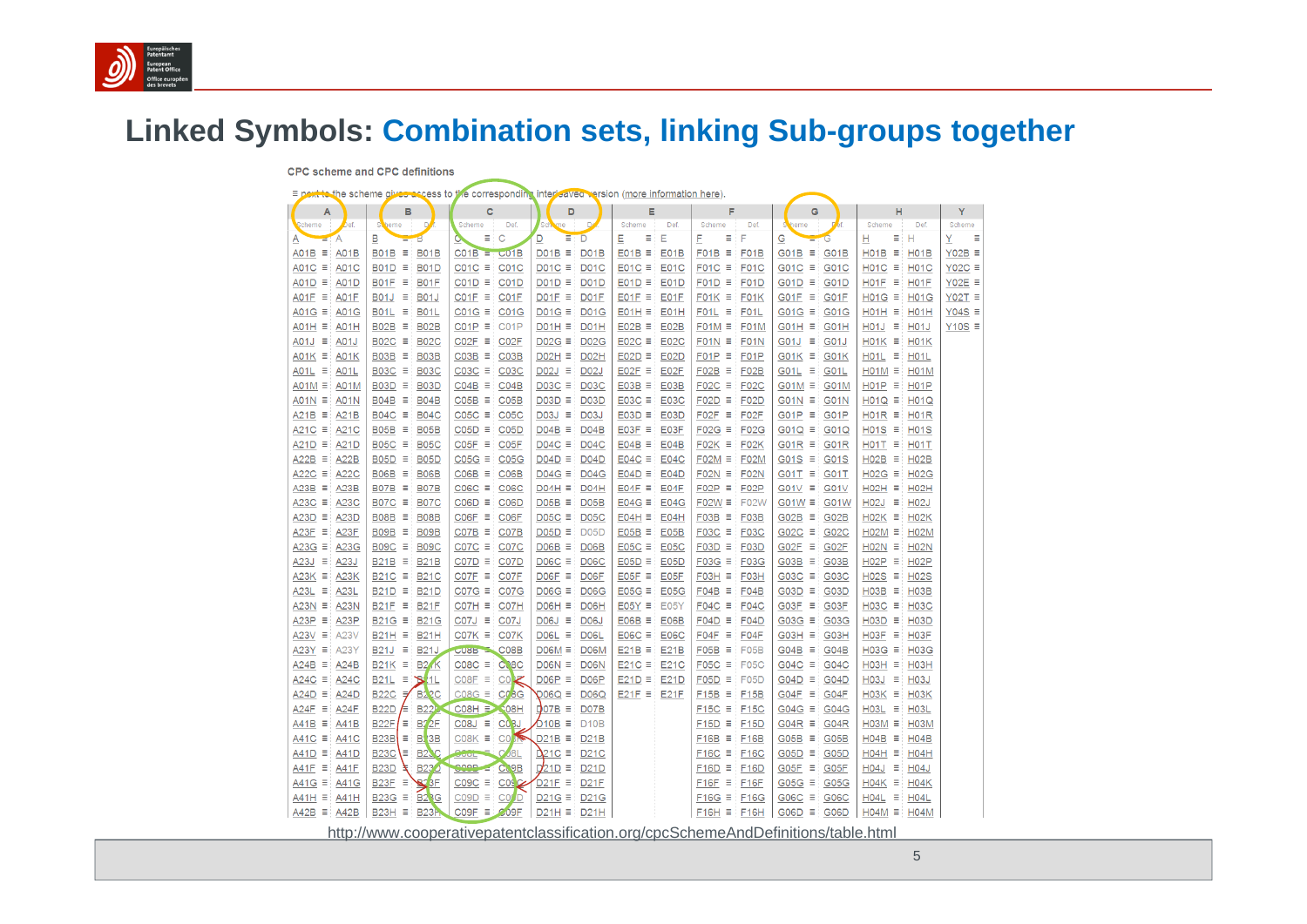

## **Example**

(19) **United States** 

### (12) Patent Application Publication (10) Pub. No.: US 2013/0182324 A1 Inui et al.

- (54) ADHESIVE LAYER FOR OPTICAL FILM, **METHOD FOR PRODUCING SAME, OPTICAL FILM WITH ADHESIVE LAYER.** AND IMAGE DISPLAY DEVICE
- (75) Inventors: Kunihiro Inui, Ibaraki-shi (JP); Toshitsugu Hosokawa, Ibaraki-shi (JP); Takaaki Ishii. Ibaraki-shi (JP): Masavuki Satake, Ibaraki-shi (JP); Kazuto Yamagata, Ibaraki-shi (JP)
- (73) Assignee: NITTO DENKO CORPORATION, Ibaraki-shi, Osaka (JP)
- $(21)$  Appl. No.: 13/822,499
- PCT Filed: Sep. 13, 2011  $(22)$
- (86) PCT No.: PCT/JP2011/070862  $§ 371 (c)(1),$ 
	- $(2)$ ,  $(4)$  Date: Mar. 12, 2013

#### $(30)$ **Foreign Application Priority Data**

### Jul. 18, 2013  $(43)$  Pub. Date:

### **Publication Classification**

- $(51)$  Int. Cl. C09J 133/12  $(2006.01)$ **G02B 5/30**  $(2006.01)$
- $(52)$  U.S. Cl. CPC C09J 133/12 (2013.01); G02B 5/30 (2013.01) USPC ... 359/494.01: 427/208.4: 428/327: 524/561

#### $(57)$ **ABSTRACT**

The pressure-sensitive adhesive layer for an optical film of the invention is formed by a process comprising applying a water-dispersible pressure-sensitive adhesive containing emulsion particles comprising polymer particles emulsified with a surfactant and then drying the applied water-dispersible pressure-sensitive adhesive, and is in such a state that the polymer particles have a number average particle size (a) of 10 nm to 100 nm and that the ratio  $(a/b)$  of the number average particle size (a) to the average distance (b) between adjacent polymer particles is from 80/20 to 99.9/0.1, when the pressure-sensitive adhesive layer being observed with a transmission electron microscope. The pressure-sensitive adhesive layer makes it possible to reduce depolarization even when it is used on a high-contrast polarizing plate or any other component having a high degree of polarization.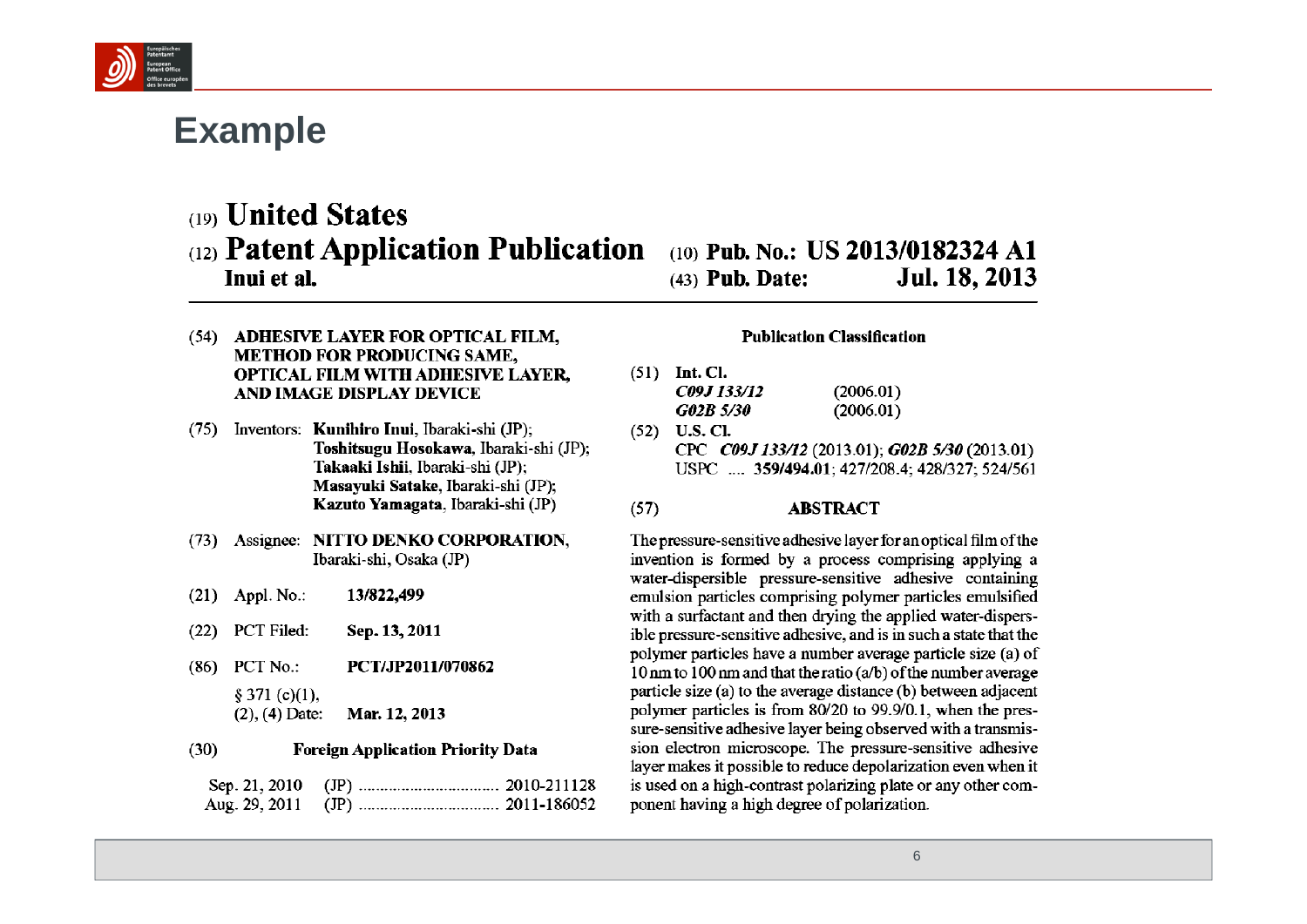

### **Example (Continued)**

The pressure-sensitive adhesive layer for an optical film of the e, water-dispersible pressure-sensitive adhesive containing emulsion particles comprising polymer particles emulsified with a surfactant and then drying the applied water-dispersible pressure-sensitive adhesive, and is in such a state that the polymer particles have a number average particle size (a) of 10 nm to 100 nm and that the ratio (a/b) of the number average particle size (a) to the average distance (b) between adjacent polymer particles is from 80/20 to 99.9/0.1, when the pressure-sensitive adhesive layer being observed with a transmission electron microscope. The pressure-sensitive adhesive layer makes it possible to reduce depolarization even when it is used on a high-contrast polarizing plate or any other component having a high degree of polarization.

comprising applying a

water-dispersible pressure-sensitive adhesive containing emulsion particles comprising polymer particles emulsified Production Example 1

Preparation of Monomer Emulsion

[0113] To a vessel were added 780 parts of butyl acrylate, 20 parts of acrylic acid, and 200 parts of methyl methacrylate, and mixed to form a monomer component. Subsequently, 22

### Combination set: C08F2220/1825,C08F220/14,C08F220/06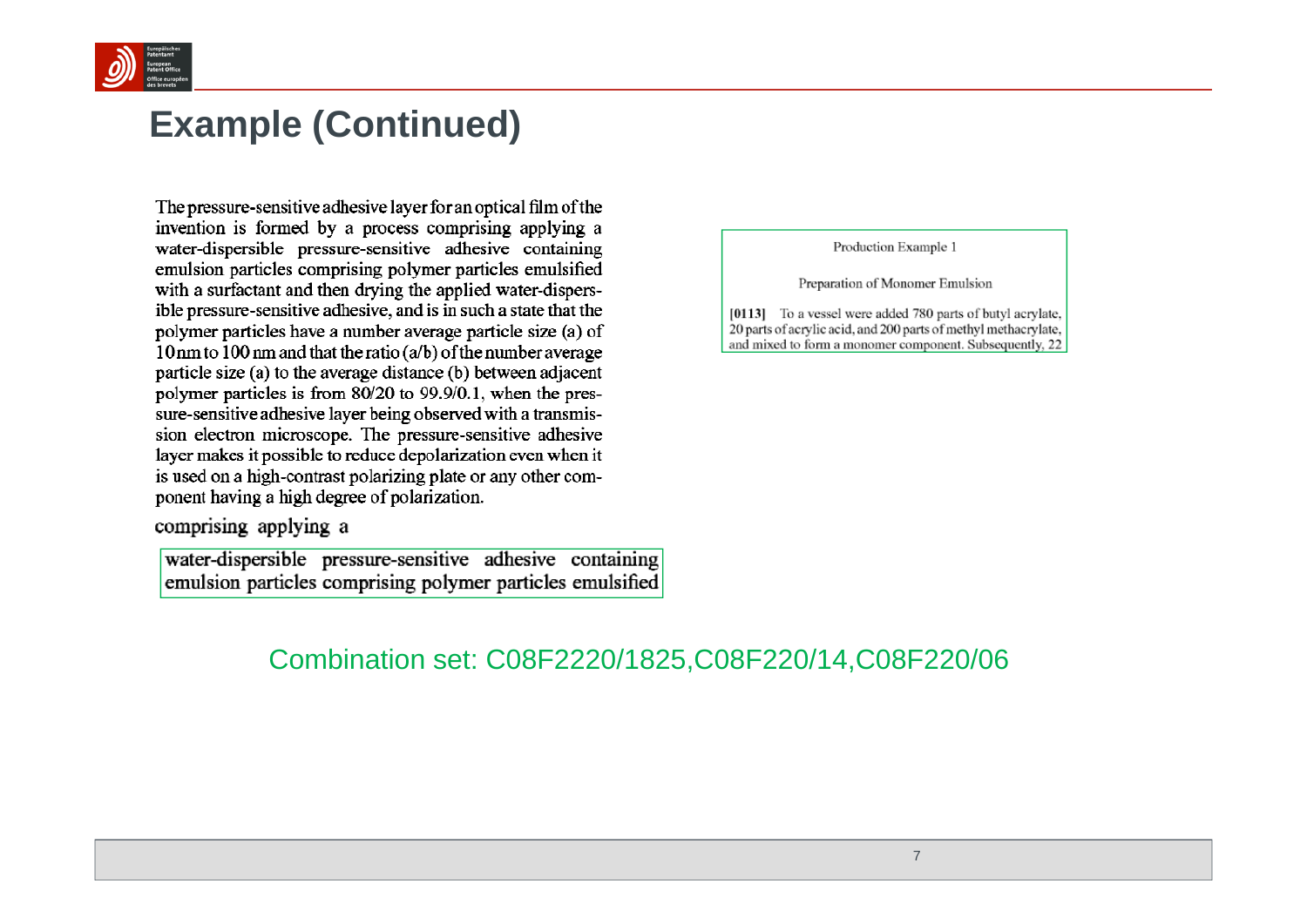

# **Finding documents and Combination sets classification symbols on Espacenet**

### Bibliographic data: US2013182324 (A1) - 2013-07-18

**The In my patents list**  $\lambda$  EP Register ■I Report data error  $\rightharpoonup$  Print

### ADHESIVE LAYER FOR OPTICAL FILM, METHOD FOR PRODUCING SAME, OPTICAL FILM WITH ADHESIVE LAYER, AND IMAGE DISPLAY DEVICE

| Page bookmark              | US2013182324 (A1) - ADHESIVE LAYER FOR OPTICAL FILM, METHOD FOR PRODUCING SAME, OPTICAL FILM<br>WITH ADHESIVE LAYER, AND IMAGE DISPLAY DEVICE |  |  |  |
|----------------------------|-----------------------------------------------------------------------------------------------------------------------------------------------|--|--|--|
| $Inventor(s)$ :            | INUI KUNIHIRO [JP]; HOSOKAWA TOSHITSUGU [JP]; ISHII TAKAAKI [JP]; SATAKE MASAYUKI [JP]; YAMAGATA<br>KAZUTO [JP] +                             |  |  |  |
| Applicant(s):              | INUI KUNIHIRO [JP]; HOSOKAWA TOSHITSUGU [JP]; ISHII TAKAAKI [JP]; SATAKE MASAYUKI [JP]; YAMAGATA<br>KAZUTO [JP]; NITTO DENKO CORP [JP] +      |  |  |  |
| Classification:            | - international: $C09J133/12$ ; $G02B5/30$                                                                                                    |  |  |  |
|                            | C09J133/12; C09J7/0246; G02B5/30; G02B5/3025; C08F2220/1825; C09J2201/622; C09J2203/318;<br>- cooperative:<br>$CO9J2433/00 \rightarrow$ more  |  |  |  |
|                            | Application number: US201113822499 20110913                                                                                                   |  |  |  |
| <b>Priority number(s):</b> | JP20100211128 20100921; JP20110186052 20110829; WO2011JP70862 20110913                                                                        |  |  |  |
|                            | Also published as:     D TW201219532 (A)  D KR20130143013 (A)  D P2012087290 (A)  D WO2012039323 (A1)  D CN103119115 (A)                      |  |  |  |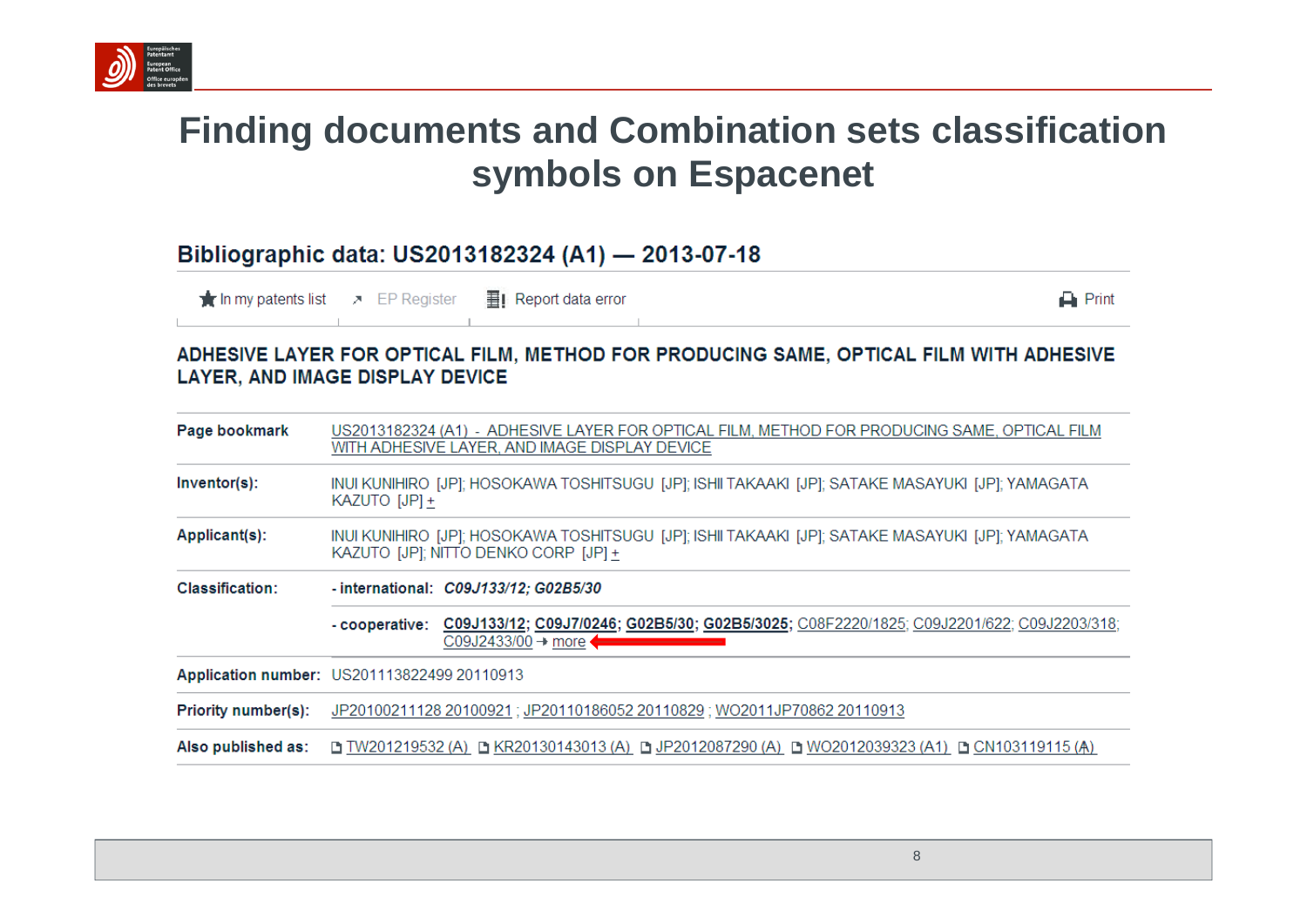

# **Finding documents and classification symbols on Espacenet (2)**

### Bibliographic data: US2013182324 (A1) - 2013-07-18

 $\frac{1}{\sqrt{2}}$  In my patents list  $\rightarrow$  EP Register  $\frac{1}{2}$  Report data error

 $\Box$  Print

### ADHESIVE LAYER FOR OPTICAL FILM, METHOD FOR PRODUCING SAME, OPTICAL FILM WITH ADHESIVE **LAYER, AND IMAGE DISPLAY DEVICE**

| Page bookmark       | US2013182324 (A1) - ADHESIVE LAYER FOR OPTICAL FILM, METHOD FOR PRODUCING SAME, OPTICAL FILM<br>WITH ADHESIVE LAYER, AND IMAGE DISPLAY DEVICE |                    |  |  |
|---------------------|-----------------------------------------------------------------------------------------------------------------------------------------------|--------------------|--|--|
| $Inventor(s)$ :     | INUI KUNIHIRO [JP]; HOSOKAWA TOSHITSUGU [JP]; ISHII TAKAAKI [JP]; SATAKE MASAYUKI [JP]; YAMAGATA<br>KAZUTO [JP] +                             |                    |  |  |
| Applicant(s):       | INUI KUNIHIRO [JP]; HOSOKAWA TOSHITSUGU [JP]; ISHII TAKAAKI [JP]; SATAKE MASAYUKI [JP]; YAMAGATA<br>KAZUTO [JP]; NITTO DENKO CORP [JP] +      |                    |  |  |
| Classification:     | - international: C09J133/12; G02B5/30                                                                                                         |                    |  |  |
|                     | default C09J133/12; C09J7/0246; G02B5/30; G02B5/3025; C08F2220/1825;<br>- cooperative:<br>C09J2201/622; C09J2203/318; C09J2433/00             |                    |  |  |
|                     | <b>C-sets</b><br>C08F2220/1825, C08F220/14, C08F220/06                                                                                        | $\rightarrow$ less |  |  |
|                     | Application number: US201113822499 20110913                                                                                                   |                    |  |  |
| Priority number(s): | JP20100211128 20100921; JP20110186052 20110829; WO2011JP70862 20110913                                                                        |                    |  |  |
| Also published as:  | D TW201219532 (A) D KR20130143013 (A) D JP2012087290 (A) D WO2012039323 (A1) D CN103119115 (A)                                                |                    |  |  |